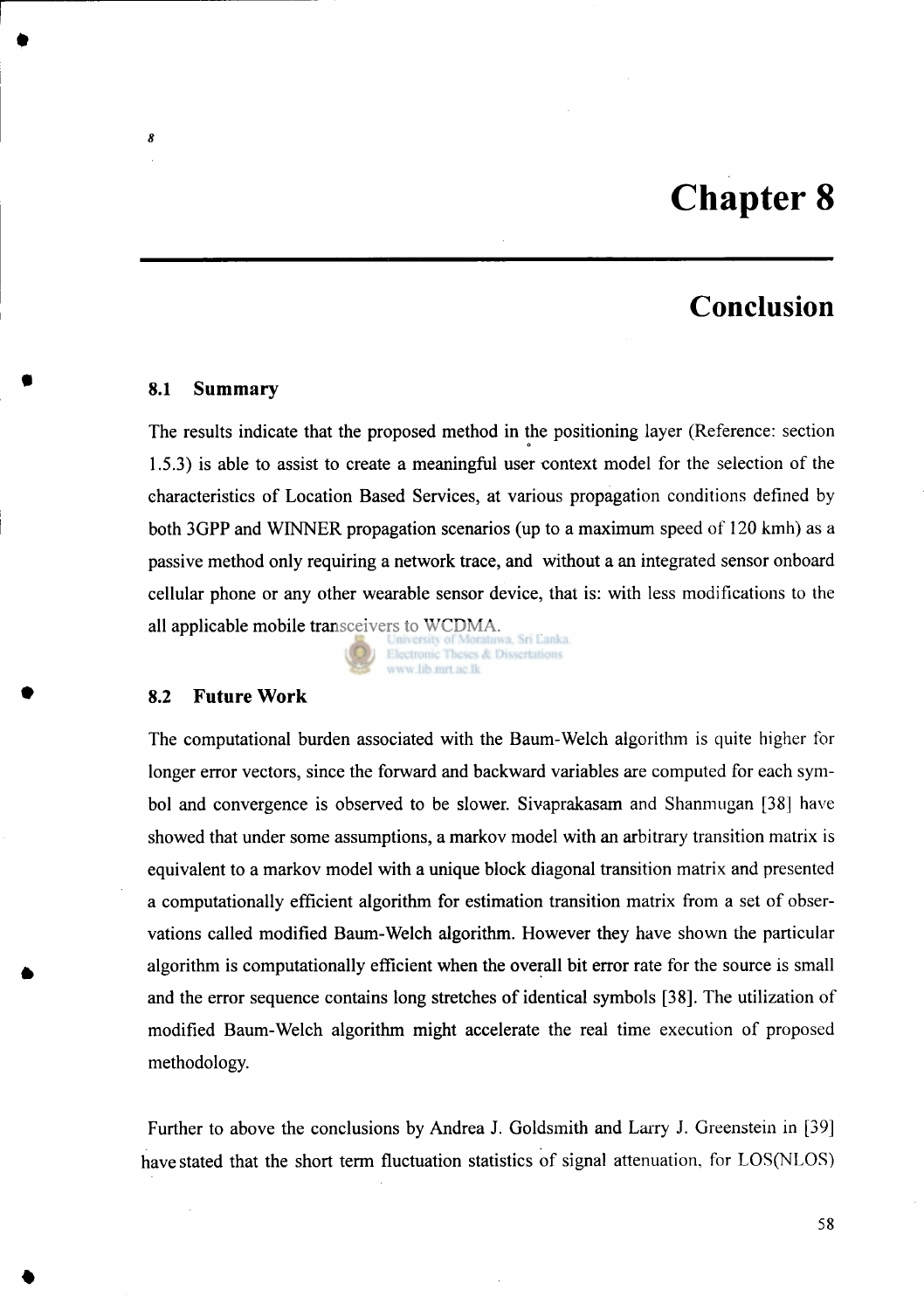regions of a microcell are Rice-like(Rayleigh-like), may be utilized as priori information in further improvement process. For example generation of markov model parameters such as initial state matrix could be based on either of the models as per the situation.

Finally let me conclude quoting K W Richardson [40], who states: 'the range of 3G services will truly only be limited by the imagination of the service provider', unquote.



**#** 

University of Moratuwa, Sri Lanka. Electronic Theses & Dissertations www.lib.mrt.ac.lk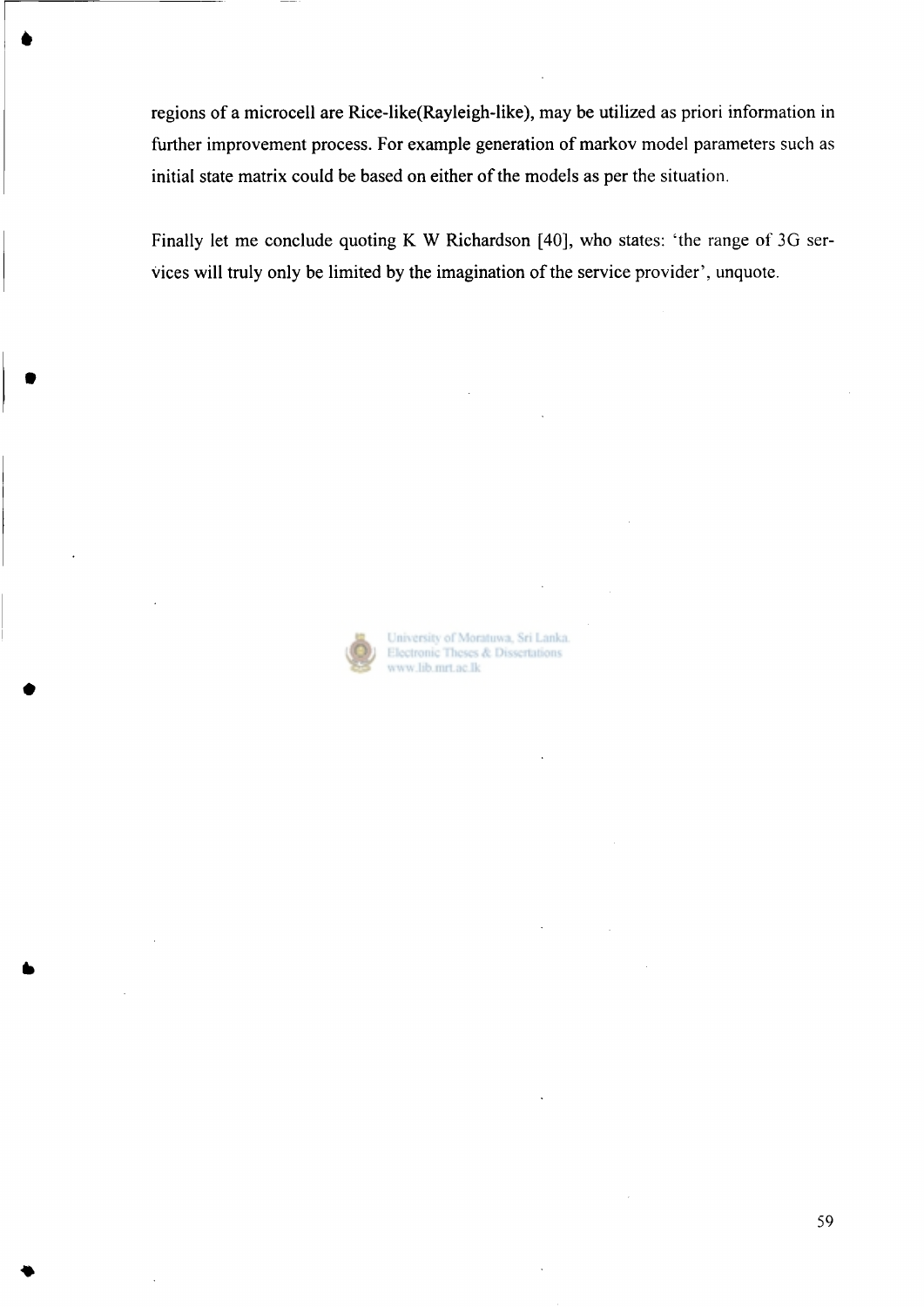### **References:**

- $[1]$ http://computing-dictionary.thefreedictionary.com/mobile+positioning.
- $[2]$ http://www.pcmag.com/encyclopedia term/0,2542,t=mobile+positioning.
- $[3]$ T.S Rappaport, J.H. Reed, and B.D. Woerner,' Position Location Using Wireless Communications on Highways of the Future', IEEE Communications Magazine, October 1996.
- Fredrik Gustafsson and Fredrik Gunnarsson, " Mobile Positioning Using Wireless  $[4]$ Networks", Possibilities and Fundamental Limitations Based on Available Wireless Network Measurements, IEEE Signal Processing Magazine, July 2005.
- $\left[5\right]$ Jeffrey H. Reed, Kevin J. Krizman, Brian D. Woerner, and Theodore S. Rappaport, ' An Overview of the Challenges and Progress in Meeting the  $E - 911$  Requirement for Location Service', IEEE Communications Magazine, April 1998. ww.lib.mrt.ac.lk
- $[6]$ [http://www.mobilein.com.](http://www.mobilein.com)
- Neal Patwari, Joshua N. Ash, Spyros Kyperountas, Alfred O. Hero III, Randolph L.  $[7]$ Moses, and Neiyer S. Correal,' Locating the Nodes-Cooperative Localization in Wireless Sensor Networks', IEEE Signal Processing Magazine, July 2005.
- Jochen Schiller and Agnes Voisard, 'Location-Based Services', Morgan Kaufmann  $[8]$ Publishers, San Francisco, CA94111, 2004.
- $[9]$ <http://www.bitpipe.com/tlist/>Location-Based-Services.html.
- $[10]$ Vasileios Zeimpekis George M. Giaglis and George Lekakos ,' A Taxonomy of Indoor and Outdoor Positioning Techniques for Mobile Location Services', Athens University of Econom ics and Business, Department of Management Science & Technology.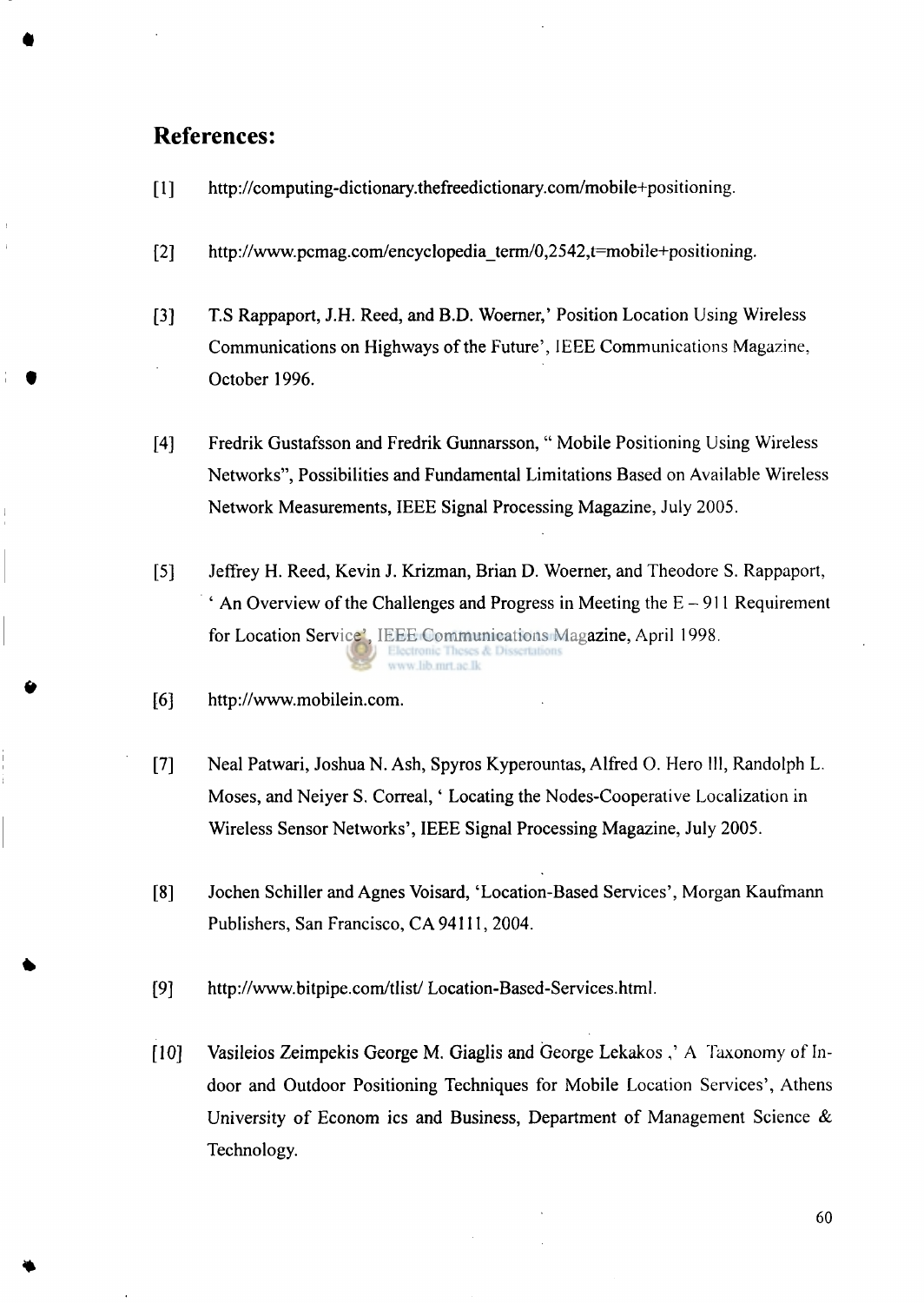- Goran Swedburg, " Ericsson's mobile location solution', Ericsson Review No. **4,**   $[11]$ 1999.
- SnapTrack, A Qualcomm Company, 'Location Technologies for GSM, GPRS and  $[12]$ UMTS Networks', 2003.
- Rappaport, Theodore S, 'Wireless Communications-Principles and Practice', 2<sup>nd</sup>  $[13]$ Edition, Pearson Education Inc, Delhi, 2003.
- $[14]$ Juha Korhonen, 'Introduction to 3G Mobile Communications', Second Edition, Artech House, Boston, 2003.
- $[15]$ Cristian Skarby, 'Non causal Wiener based channel estimation for WCDMA', Master of Science thesis, Ericsson AB, Royal Institute of Technology, February 2005.
- Practical Tips on WCDMA Measurements, Application Note, Anritsu Corporation,  $[16]$ Microwave Measurement Division, Jarvis Drive, Morgan Hill, CA 95037-2809.
- $[17]$ Jakub Borkowski and Jukka Lempiainen, 'Practical Network based Techniques for Mobile Positioning in UMTS', Institute of Communication Engineering, Tampere University of Technology, Tampere, Finland.
- $[18]$ Jien Kato, Toyohide Watanabe, Sebastien Joga, Ying Liu, and Hiroyuki Hase, 'An HMM/MRF-Based Stochastic Framework for Robust Vehicle Tracking', IEEE TRANSACTIONS ON INTELLIGENT TRANSPORTATION SYSTEMS, VOL.5, NO,. 3, SEPTEMBER 2004.
- $[19]$ C. Morelli, M.Nicoli, V. Rampa, U. Spagnolini,'Hidden Markov Models for Radio Localization of Moving Terminals In LOS/NLOS Conditions', 0-7803-8874-7/05, IEEE ICASSP 2005.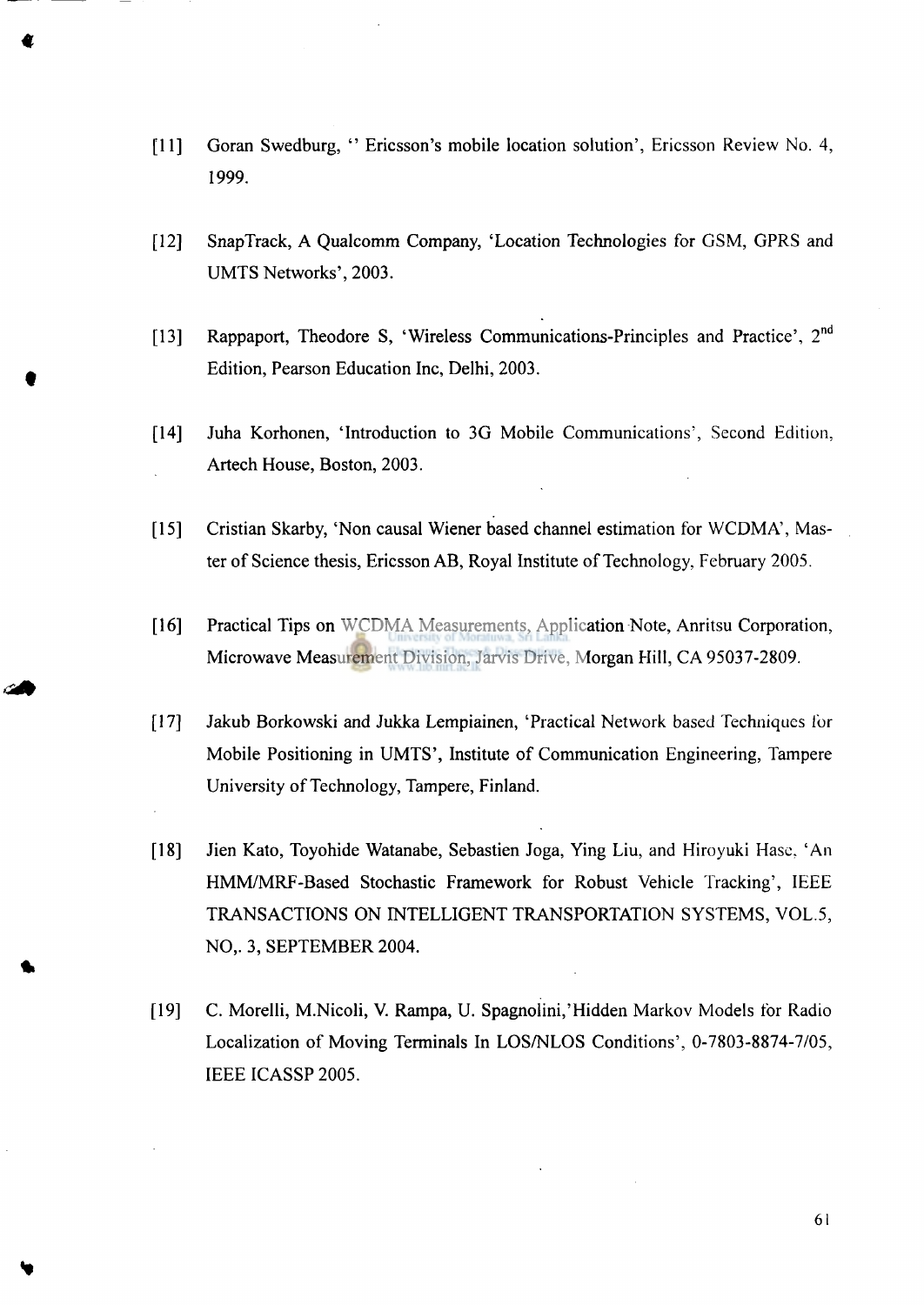- [20] Trond Nypan, and Oddvar Hallingstad,'A cellular positioning system based on database comparison - The hidden Markov model based estimator versus the Kalman filter', Unik-University Graduate Centre, Norway.
- [21] Chehe Nerguizian, Charles Despins and Sofiene Affes, 'Geolocation in Mines with an Impulse Response Fingerprinting and Neural Networks', IEEE TRANSAC-TIONS ON WIRELESS COMMUNICATIONS, VOL. 5, NO. 3 MARCH 2006.
- [22] Jakub, Borkowski and Jukka Lempiainen, 'Pilot correction positioning method for urban UMTS Networks', Institute of Communications Engineering, Tampere, University of Technology, Finland.
- [23] Binghao Li, Andrew G. Dempster, Joel Barnes and Chris Rizos,' Probabilistic Algorithm to Support the Fingerprinting Method for CDMA Location', School of Surveying & Spatial Information Systems, University of New South Wales, Australia.
- [24] Gerd Wolfle, Reiner, Hoppe, Thomas Binzer, Friedich M. Landstorier, 'Radio Network Planning and Propagation Models for Urban and Indoor Wireless Communication Network', AWE Communications GmbH, Germany.

University of Moratuwa, Sri Lanka.

- [25] Daniel Siewiorek, Asim Smailagic, Junichi Furukawa, Neema Moraveji, Kathryn Reiger, and Jeremy Shaffer, 'SenSay: A Context-Aware Mobile Phone', Human Computer Interaction Institute and Institute for Complex Engineered Systems, Carnegie Mellon University.
- [26] Andreas Krause, Asim Smailagic, and Daniel P. Siewiorek, 'Context-Aware Mobile Computing: Learning Context-Dependent Personal Preferences from a Wearable Sensor Array', IEEE TRANSACTIONS ON MOBILE COMPUTING, VOL. 5, NO. 2, FEBRUARY 2006.
- [27] Ian Anderson, Henk Muller, 'Practical Activity Recognition Using GSM Data', Department of Computer Science, University of Bristol, UK.

**6 2**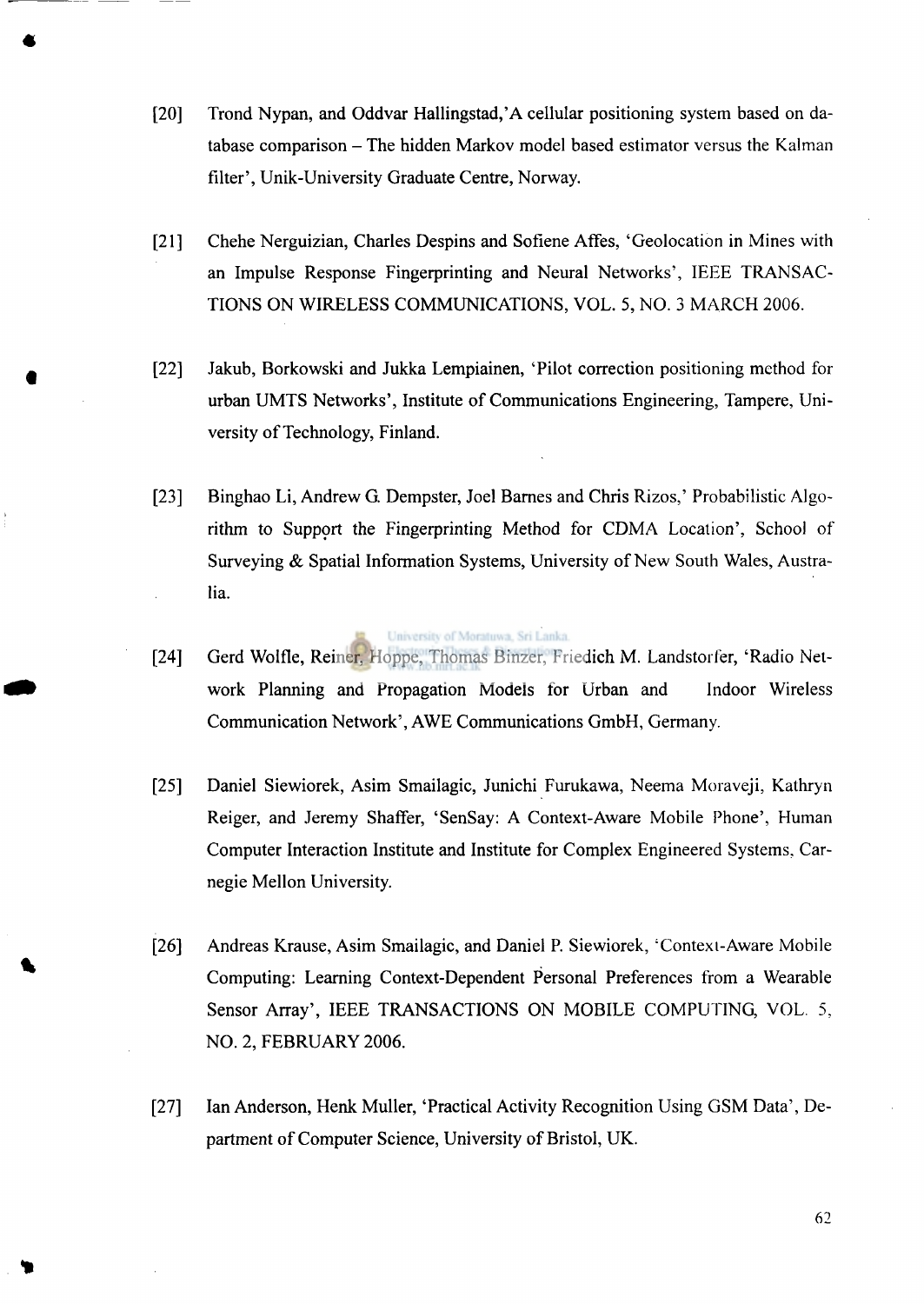- [28] Laerence R. Rabiner, 'A Tutorial on Hidden Markov Models and Selected Applications in Speech Recognition', PROCEEDING OF THE IEEE, VOL. 77.NO. 2, FEBRUARY 1989.
- [29] Brian D.O. Anderson, 'From Wiener to Hidden Markov Models', IEEE Control Systems, June 1999.
- [30] The WCDMA Simulator User's Manual, Virginia Polytechnic Institute and State University, Virginia, 2002.
- [31] 3GPP TS 25.104, 'BS Radio Transmission and Reception(FDD)', Technical specification group radio access networks, Release  $2003 \text{ v}4.7.0, 3^{\text{u}}$  Generation Partnership Program.
- [32] 3GPP Website: [http://www.3GPP.org.](http://www.3GPP.org)
- [33] 3GPP, 'Deleting Physical Channel BER measurement from TS 25.215', http://www.3gpp.org/ftp/tsg\_ran/WG1\_RL1/TSGR1\_09/Docs/PDFs/R1-99j17.pdf, December 1999.
- [34] Insurance Institute for Highway Safety, Highway Loss Data Institute Website: [http://www.iihs.org/laws/state\\_laws/speed\\_limit\\_laws.html.](http://www.iihs.org/laws/state_laws/speed_limit_laws.html)
- [35] Daniel S. Baum, Hassan El-Sallabi, Tommi Jämsä, Juha Meinilä, Pekka, Kyösti, Xiongwen Zhao, Daniela Laselva, Jukka-Pekka, Nuutinen, Lassi, Hentila, Pertti Vainikainen, Jarmo Kivinen, Lasse Vuokko, Per Zetterberg, Mats Bengtsson, Kai Yu, Niklas Jalden, Terhi Rautiainen, Kimmo Kalliola, Marko Milojevic, Christian Schneider, Jan Hansen, 'Final Report on Link Level and System Level Channel models', IST-2003-507581 WINNER D5.4 v. 1.4, Wireless World Initiative New Radio, November 2005.
- [36] Glenn Judd and Peter Steenkiste, 'Providing Contextual Information to Ubiquitous Computing Applications', School of Computer Science, Carnegie Mellon University, Pittsburgh, July 2002.

63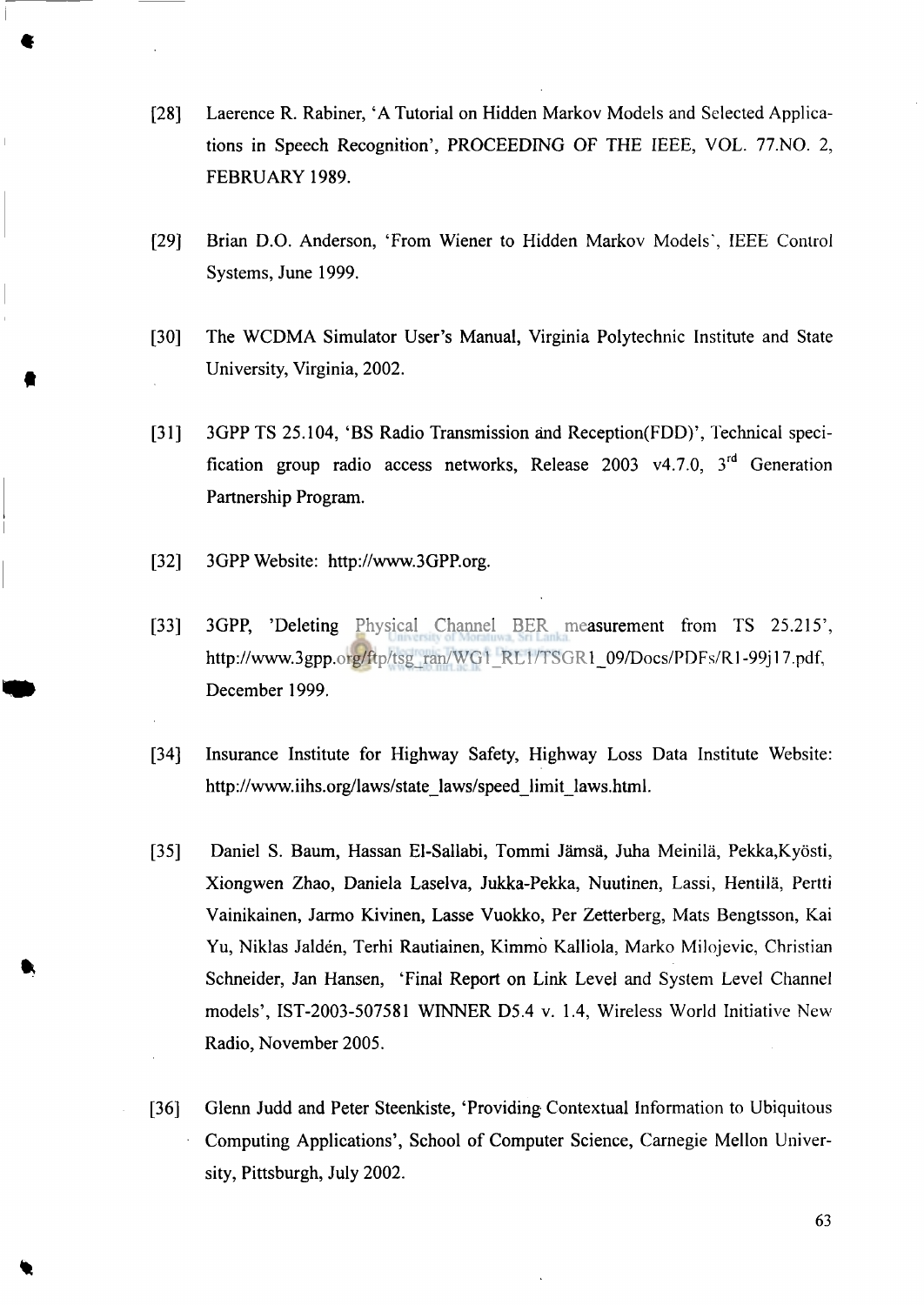- $\lceil 37 \rceil$ V Bellocci, S Genovese, D Inuaggiato, and M Tucci, 'Mobile Location-Aware Services: 2002 Market Perspective', Ericsson, Division Service Architecture and Interactive Solutions, July 2002.
- $[38]$ Sirinivas Sivaprakasam and K Sam Shanmugan, 'An equivalent Markov Model for Burst Errors in Digital Channels', IEEE Transactions on Communications, Vol 43, No 2/3/4, February/March/April 1995.
- $[39]$ Andrea J. Goldsmith and Larry J. Greenstein, 'A Measurement - Based Model for Predicting Coverage Areas of Urban Microcells', IEEE JOURNAL ON SE-LECTED AREAS IN COMMUNICATIONS, VOL 11, NO 7, September 1993.
- $[40]$ K W Richardson, 'UMTS overview', Electronic & Communication Engineering Journal, June 2000.
- $[41]$ Teemu Roos, Petri Myllymaki and Henry Tirri, Member, IEEE, 'A Statistical Modelling Approach to Location Estimation', IEEE Transaction on Mobile Computing, VOL. 1, No. 1, January - March 2002.
- $[42]$ John Fox, 'Maximum Likelihood Estimation: Basic Ideas', Sociology Notes, 2005.
- $[43]$ Mobile and Portable Radio Research Group ([www.mprg.org\)](http://www.mprg.org).
- $[44]$ Michel C Jeruchim, Philip Balaban and K Sam Shanmugan, 'Simulation of Communication Systems- Modelling, Methodology and Techniques  $\cdot$ , 2<sup>nd</sup> Edition, Kluwer Academic/ Platinum Publishers, New York, 2000.
- $[45]$ William H Tanter, K Sam Shanmugan, Theodore S Rappaport and Kurt L Kosbar, 'Principles of Communication Systems Simulation with Wireless Applications', Pretice Hall, New Jersey, 2003.
- $[46]$ James J. Caffery, Jr and Gorden L Stuber, 'Overview of Radiolocation in CDMA cellular Systems', IEEE Communication Magazine, April 1998.

64